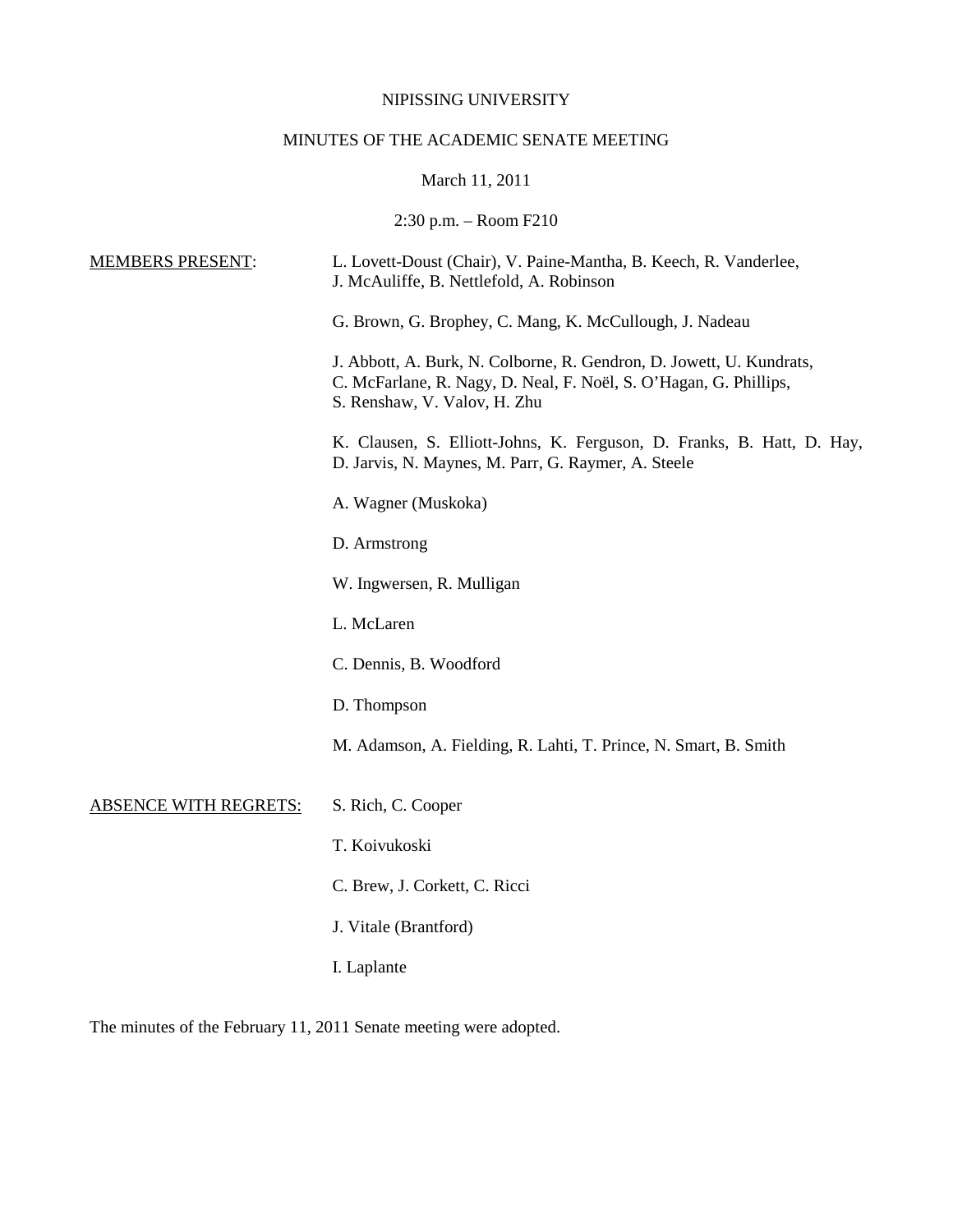# READING and DISPOSING of COMMUNICATIONS

Senator Lovett-Doust was pleased to report that the intensive series of meetings to explain the special circumstances of Nipissing University to the Ministry of Training, Colleges and Universities and the Ministry of Education has paid off. Nipissing University was granted special treatment with regard to the proposed cuts in funded student places in teacher education. Nipissing's funding reduction will be 1.5% (which means a loss of 54 seats). The other teacher education programs across the province will be cut by 2.4%. If we had experienced the same proportionate cuts, we would have lost 92 seats (or \$1.38M).

The President also reported that Senators McLaren and Robinson have made a joint proposal for \$57K to the provincial government to improve the credit transfer process for college graduates

# QUESTION PERIOD

A question was asked regarding the process that was followed to terminate the contract of the Vice-President Academic and Research. The President responded by indicating she was not able to provide a detailed response because the matter was still under review.

There was a question concerning the process used to hire the Chief Operating Officer. The President responded by noting that with a university of this size, many senior level jobs at Nipissing University are broad based compared to their counterparts at larger institutions. She noted that to continue to provide good service and support, a third area of senior responsibility, for service and operations was instituted. This position is an administrative position and the President noted that the COO is supervised and answers to the president. A summary of these changes was provided through NU News and a university community e-mail.

# MOTION 1: Moved by F. Noel, seconded by R. Gendron that Senate conduct a vote of "no confidence" in the President of Nipissing University in so far as she has presided over a system which seriously jeopardizes the future viability of the institution. The concerns include:

- A blatant disrespect for Senate;
- The arbitrary changes made to the new library;
- The recent administrative restructuring;
- The arbitrary dismissals which have occurred, most particularly that of the VPAR who was only recently selected to lead the academic sides of the institution by a duly formed committee of the board and senate;
- The arbitrary appointment of individuals to interim positions; and
- The arbitrary decision to delay the evaluation of positions and the manner in which this was communicated to the university community.

Together, these have had a negative impact on the academic budget and Nipissing's ability to deliver its academic programs and have contributed to a climate of intimidation which is directly counter to our mission statement. CARRIED

The vote was conducted by secret ballot. The speaker pointed out to senate that such a motion is not part of senate procedure or Robert's Rules, and therefore is merely "symbolic."

MOTION 2: Moved by G. Phillips, seconded by C. McFarlane that the results of the motion of no confidence be conveyed to the Board of Governors by Senators G. Phillips, S. Renshaw, and F. Noël. CARRIED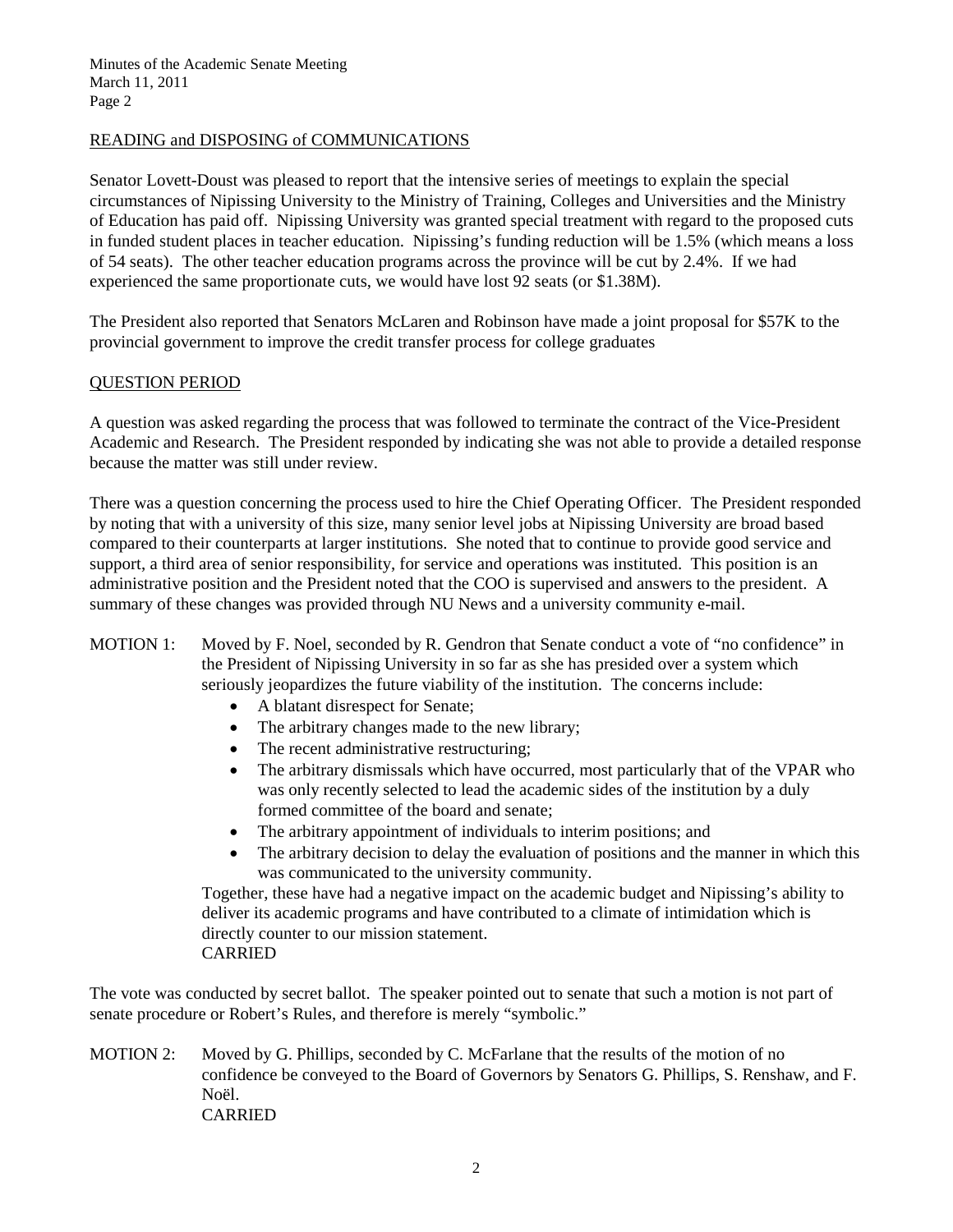### REPORTS OF STANDING COMMITTEES

### **Senate Executive Committee**

| <b>MOTION 3:</b> | Moved by L. Lovett-Doust, seconded by C. McFarlane that the Report of the Senate<br>Executive Committee dated March 3, 2011 be received.<br><b>CARRIED</b> |
|------------------|------------------------------------------------------------------------------------------------------------------------------------------------------------|
| <b>MOTION 4:</b> | Moved by L. Lovett-Doust, seconded by K. McCullough that Senate move into an in-<br>camera session.<br><b>CARRIED</b>                                      |
| <b>MOTION 5:</b> | Moved by L. Lovett-Doust, seconded by G. Phillips that Senate move out of the in-<br>camera session.<br><b>CARRIED</b>                                     |

### **Undergraduate Studies Committee**

MOTION 6: Moved by R. Vanderlee, seconded by C. McFarlane that the Report of the Undergraduate Studies Committee dated February 7, 2011 be received. CARRIED

# *FACULTY OF ARTS & SCIENCE*

#### **Biology and Chemistry:**

MOTION 7: Moved by R. Vanderlee, seconded by R. Mulligan that Senate approve the total hours for BIOL3267 – Animal Physiology be revised to read: 36 hours of instruction. CARRIED

#### **English Studies:**

- MOTION 8: Moved by R. Vanderlee, seconded by D. Jowett that Senate approve the addition of the following courses:
	- ACAD1501 Preparation for Academic Writing
	- ACAD1601 Academic Writing. ACAD1601 only may count toward the breadth requirement for Humanities.

CARRIED

- MOTION 9: Moved by R. Vanderlee, seconded by C. McFarlane that Senate approve the addition of the following courses:
	- ACAD2601 Academic Writing in the Humanities
	- ACAD2701 Academic Writing in the Social Sciences
	- ACAD2801 Academic Writing in the Sciences
	- ACAD2901 Academic Writing in the Applied and Professional Studies.
	- CARRIED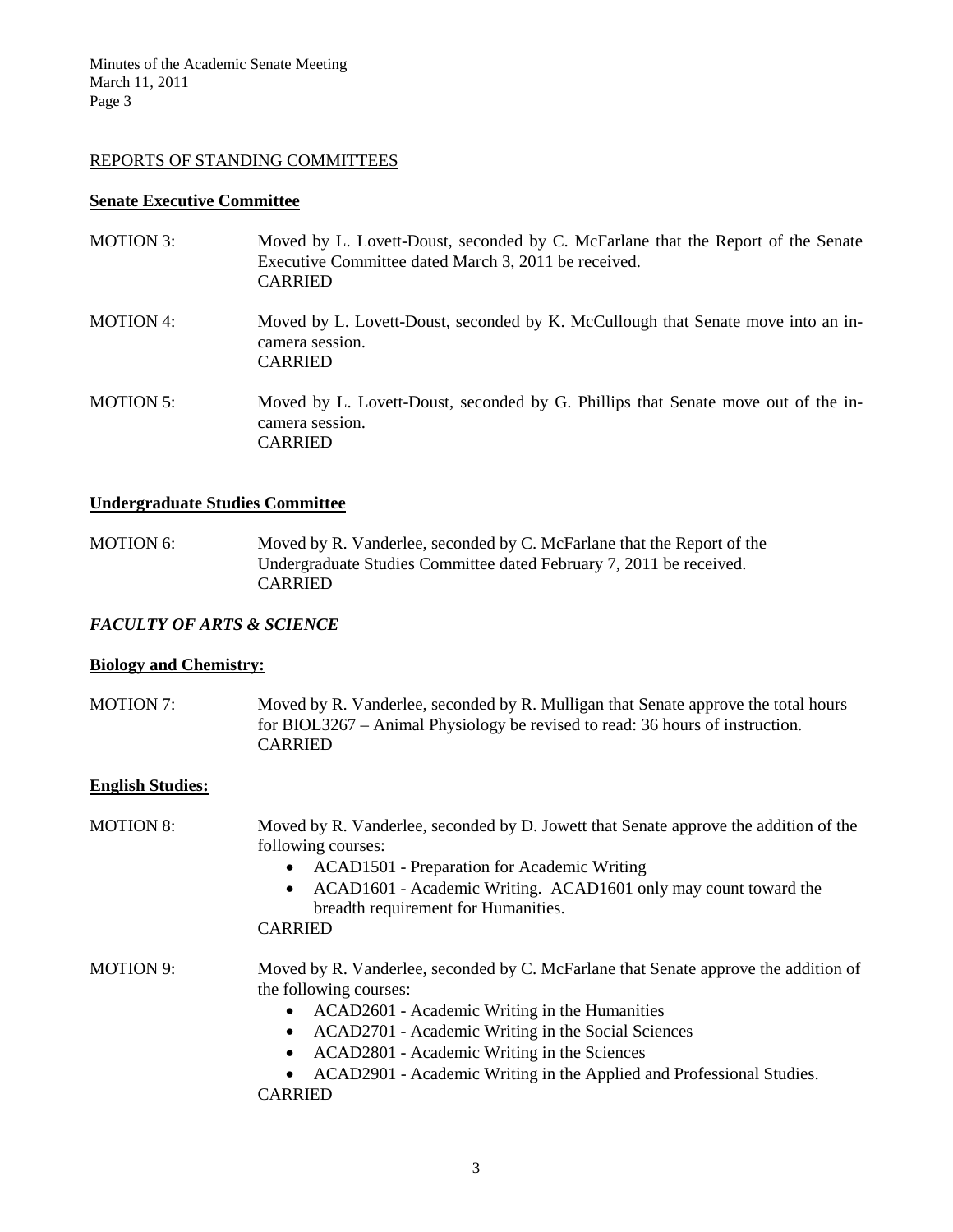Minutes of the Academic Senate Meeting March 11, 2011 Page 4 **Non-substantive change for Senate's information:** That ENGL1105 be unbanked.

| <b>MOTION 10:</b> | Moved by R. Vanderlee, seconded by S. Renshaw that Senate approve that the degree<br>requirements for a BA4 Honours (single major) in Gender Equality and Social Justice<br>be reduced to 60 credits by reducing the required GEND upper level courses or courses<br>cross-listed with GEND from 33 to 27.<br><b>CARRIED</b> |
|-------------------|------------------------------------------------------------------------------------------------------------------------------------------------------------------------------------------------------------------------------------------------------------------------------------------------------------------------------|
| <b>MOTION 11:</b> | Moved by R. Vanderlee, seconded by S. Renshaw that Senate approve the deletion of<br>GEND2266 – Queer Media from the Gender Equality and Social Justice curriculum.<br><b>CARRIED</b>                                                                                                                                        |
| <b>MOTION 12:</b> | Moved by R. Vanderlee, seconded by S. Renshaw that Senate approve the addition of<br>the following courses to the Gender Equality and Social Justice curriculum:<br>GEND2056 Selected Topics in Culture and Criticism<br>$\bullet$<br>GEND3046 Queer Media<br><b>CARRIED</b>                                                 |
| <b>MOTION 13:</b> | Moved by R. Vanderlee, seconded by G. Brown that Senate approve the deletion of the<br>following courses from the Sociology curriculum:<br>SOCI2206 - Demography: Introduction to Population Studies<br>SOCI3206 - Population and Society<br>SOCI4126 - Survey Research<br><b>CARRIED</b>                                    |
| <b>MOTION 14:</b> | Moved by R. Vanderlee, seconded by G. Brown that Senate approve the addition of the<br>following courses to the Sociology curriculum:<br>SOCI3057 - Demography: Introduction to Population Studies<br>SOCI4206 - Determinants of Population Change<br>SOCI3226 - Survey Research<br><b>CARRIED</b>                           |

**Non-substantive change for Senate's information:** The title of the course SOCI4127 - Multivariate Statistics be changed to SOCI4127 - Applied Multivariate Statistics.

| <b>MOTION 15:</b> | Moved by R. Vanderlee, seconded by G. Brown that Senate approve the deletion of the<br>following courses from the sociology curriculum:<br>SOCI2086 - Introduction to Criminological Theory<br>$\bullet$                                                       |
|-------------------|----------------------------------------------------------------------------------------------------------------------------------------------------------------------------------------------------------------------------------------------------------------|
|                   | SOCI2087 – Introduction to the Canadian Criminal Justice System<br>$\bullet$                                                                                                                                                                                   |
|                   | SOCI3157 - Diversity and Age<br>$\bullet$                                                                                                                                                                                                                      |
|                   | <b>CARRIED</b>                                                                                                                                                                                                                                                 |
| <b>MOTION 16:</b> | Moved by R. Vanderlee, seconded by G. Brown that Senate approve the cross listing of<br>CRJS2086 - Introduction to Criminological Theory and CRJS1087 - Introduction to the<br>Canadian Criminal Justice System to the Sociology curriculum.<br><b>CARRIED</b> |

**Non-substantive change for Senate's information:** That the title of ECON-1006 be changed from "Introduction to Economics I" to "Introduction to Microeconomics", and that the title of ECON1007 be changed from "Introduction to Economics II" to "Introduction to Macroeconomics".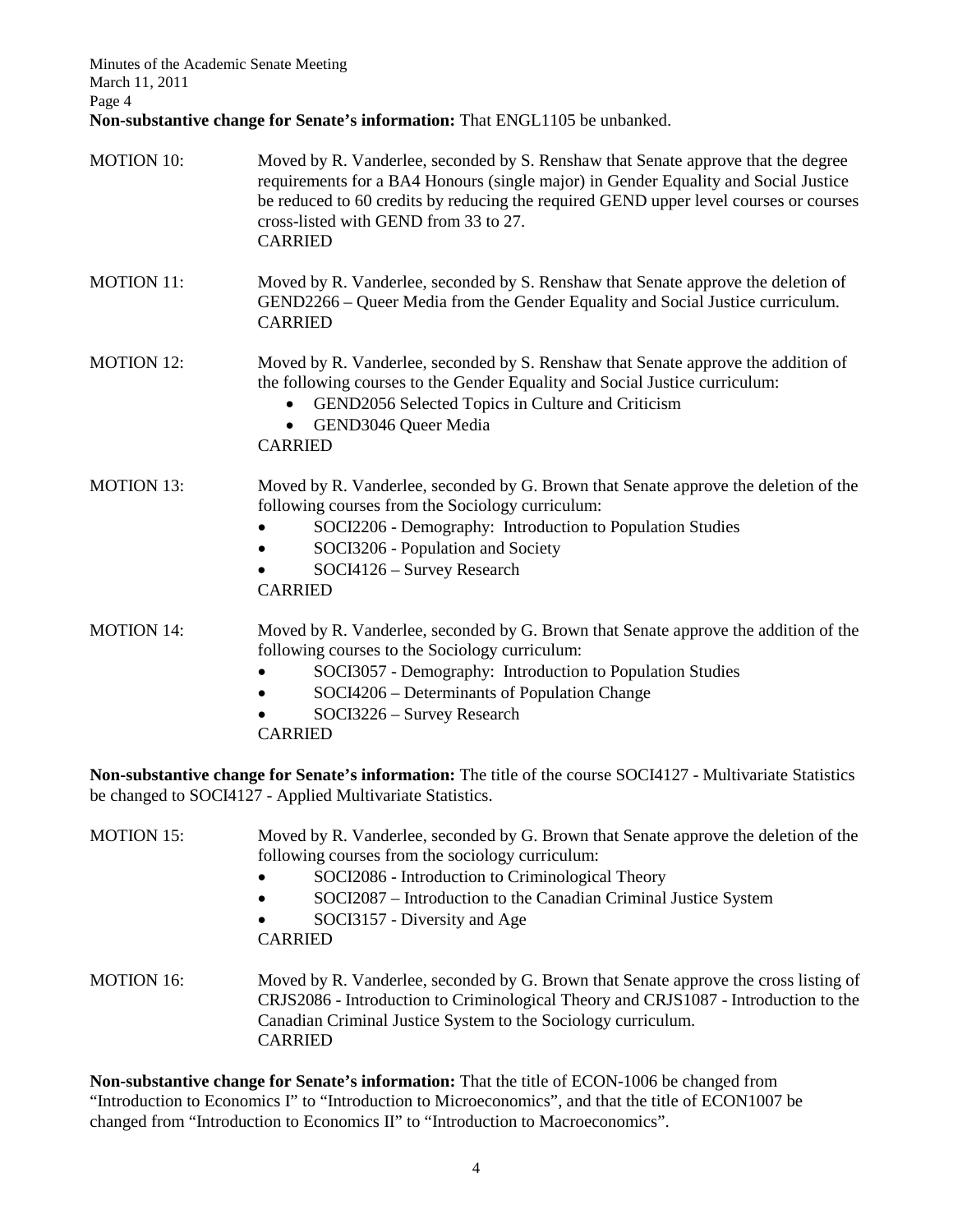MOTION 17: Moved by R. Vanderlee, seconded by S. Renshaw that Senate approve the addition of RLCT2076 – Health, Healing, and Religion to the RLCT curriculum. REFERRED BACK TO USC FOR CLARIFICATION

### Graduate Studies Council

| <b>MOTION 18:</b> | Moved by D. Jarvis, seconded by V. Valov that the Report of the Graduate Studies<br>Council dated February 14 2011 be received.<br><b>CARRIED</b>                                                       |
|-------------------|---------------------------------------------------------------------------------------------------------------------------------------------------------------------------------------------------------|
| <b>MOTION 19:</b> | Moved by D. Jarvis, seconded by C. McFarlane that Senate approve the revised School<br>of Graduate Studies academic regulations document, as attached.<br>REFERRED BACK TO GSC FOR A SUMMARY OF CHANGES |
| <b>MOTION 20:</b> | That Senate approve the revised School of Graduate Studies governance document, as<br>attached.<br>REFERRED BACK TO GSC FOR A SUMMARY OF CHANGES                                                        |
| <b>MOTION 21:</b> | Moved by D. Jarvis, seconded by S. Elliott-Johns that Senate approve the addition of<br>EDUC5496 - Meanings of Literacy to the MEd program, as attached.<br><b>CARRIED</b>                              |

### AMENDMENT of BY-LAWS

# MOTION 22: Moved by K. McCullough, seconded by N. Colborne that Article 9.3.2 (a) of the Senate bylaws be amended to add:

 $\triangleright$  The Director of Student Development and Success (non-voting) CARRIED

#### **ELECTIONS**

• Elect one tenured faculty member from the Faculty of Applied and Profession Studies *or* the Faculty of Arts and Science to serve on the search committee for a Tier II Canada Research Chair within the School of Physical and Health Education

#### **ACCLAIMED: J. Kovacs**

• Elect one representative, from the Faculty of Applied and Professional Studies to sit on the Selection Committee for the Chancellor's Award for Excellence in Teaching and for the Nipissing University Award for part-time teaching.

**ACCLAIMED: W. Caswell**

### REPORTS FROM OTHER BODIES

#### Board of Governors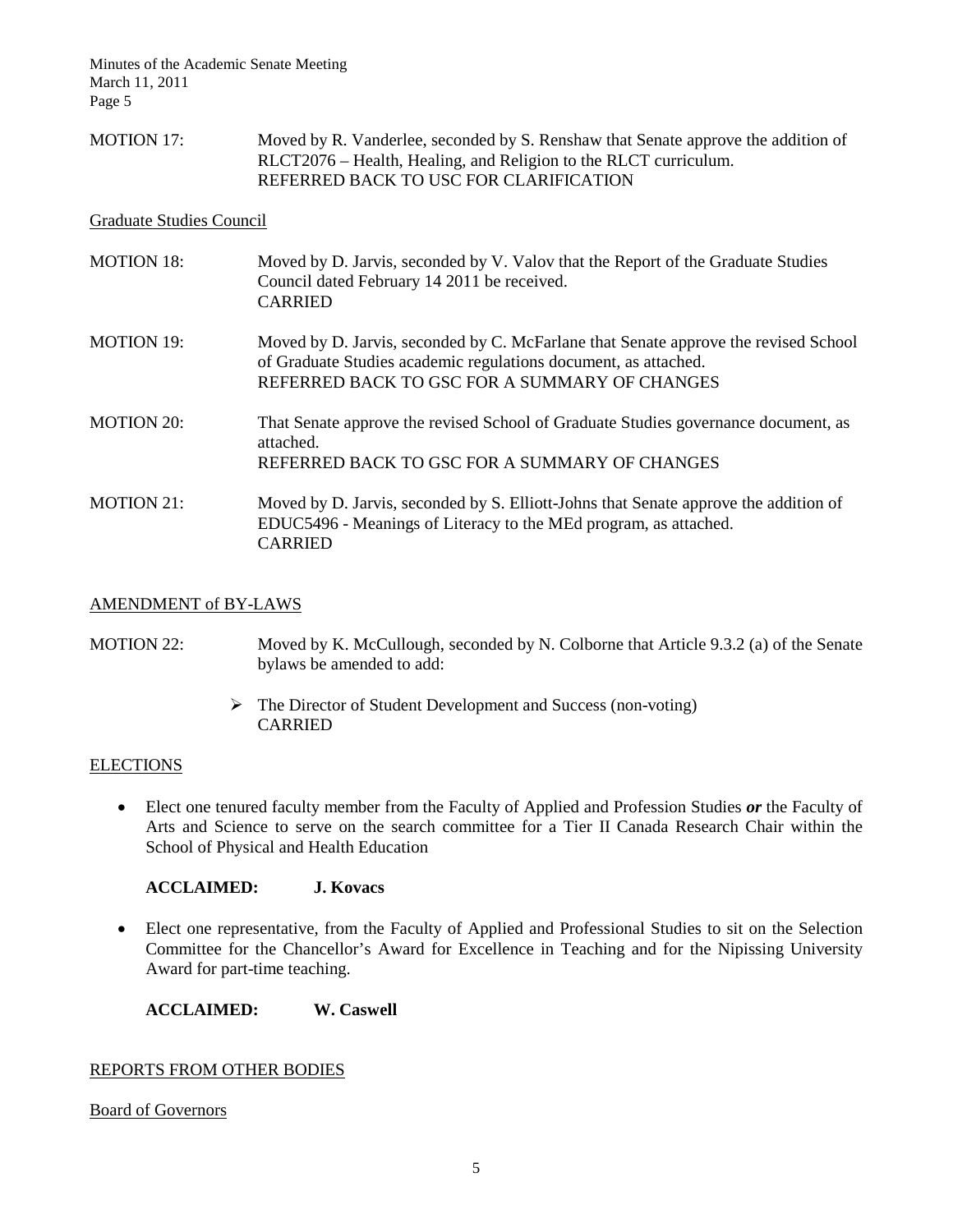Senator Woodford, Board of Governors representative to Senate, reported that there was a meeting of the Board of Governors on February 3, 2011. The Board meeting was held on Thursday, February 3. He noted that there was a presentation by Ms. Megan Venasse, Development Officer, on the role of planned giving and investing in the future. Senator Dennis indicated that there were two resolutions from the Advancement Committee that were passed outlining revisions to the *Naming of Campus Assets Policy* and the *Gift Acceptance Policy*. A resolution was also passed to grant an easement on the east side of College Drive to the City of North Bay to construct a Booster Pumping Station and water main. This is subject to finalization of a legal agreement and Memorandum of Understanding on a 4 metre wide year round multi-use trail.

# Alumni Advisory Board

Senator Thompson commented that the Alumni Advisory Board is continuing to grow and strengthen. He noted that a breakfast is being planned with the university chancellor.

# Teacher Education Advisory Committee

Concerns were raised that this committee has not met. Senator McAuliffe indicated he would follow up.

# NEW BUSINESS

As a result of Senate referring Motions 19 and 20 back to the Graduate Studies Council for clarification, the following motion was passed:

MOTION 23: Moved by M. Parr, seconded by D. Franks that all reports sent to senate committees from Senate for revisions, or documents that have undergone substantive revisions by a senate standing committee/subcommittee, clearly identify any changes made to the document using track changes or some other form of highlighting. CARRIED

# **ANNOUNCEMENTS**

The President announced that she had the privilege of attending the Aboriginal Post secondary gathering in Toronto last week where the Minister of Training, College and Universities launched the new Aboriginal Postsecondary Education and Training Policy Framework document. She was pleased to report that two panel discussions were lead by Senator McLaren and Doug Dokis. She added that both the Minister and Deputy Minister cited Nipissing in their remarks with reference to the Student Links program and other initiatives.

The President reminded senators that next week is March UpClose. She stated that many faculty had already stepped forward to participate in this event, and thanked senators in advance for their involvement. She reminded senators that Nipissing has the highest conversion rate of on-site visiting applicants to registrants in the province. Senator Robinson added that to date, approximately 500 guests have signed up for the week's events.

The President expressed her concern over the decline in the number of applications this year. The general discussion of a surplus of teachers in the system overall has impacted not only Education applications, but also applications to the subjects that students often take in their BA or BSc programs. Currently, the recruiting team is visiting colleges in order to encourage eligible diploma graduates to complete a degree at Nipissing. A number of advertising initiatives are also being implemented. She invited senators to identify distinctive features about their programs and send them to the President's office, and encouraged all to participate in the process of student recruitment. She also noted that the university will describe its programs in more detail on